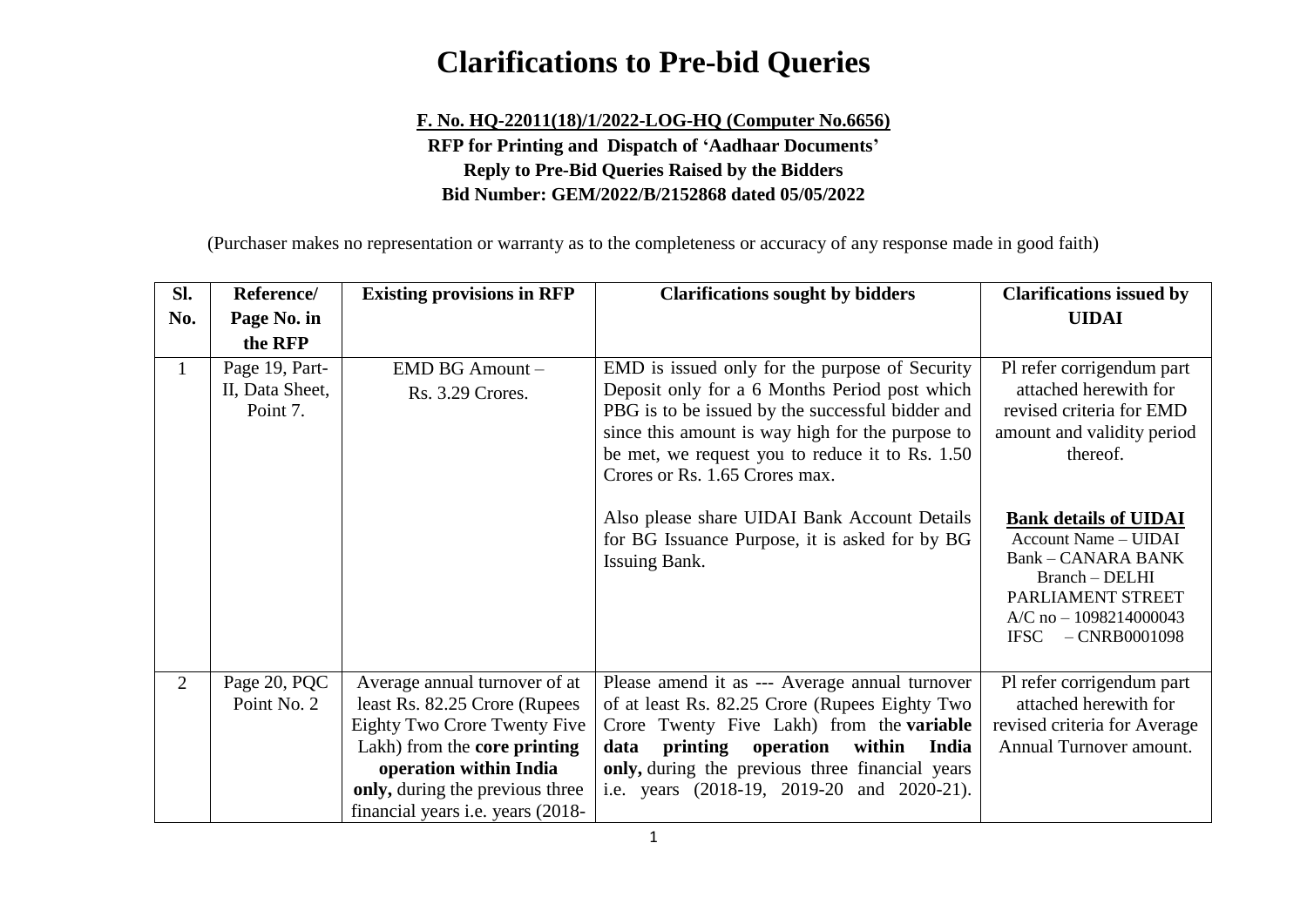| SI.            | Reference/           | <b>Existing provisions in RFP</b>                              | <b>Clarifications sought by bidders</b>                                                | <b>Clarifications issued by</b> |
|----------------|----------------------|----------------------------------------------------------------|----------------------------------------------------------------------------------------|---------------------------------|
| No.            | Page No. in          |                                                                |                                                                                        | <b>UIDAI</b>                    |
|                | the RFP              |                                                                |                                                                                        |                                 |
|                |                      | 19, 2019-20 and 2020-21).                                      | This is required as Variable Data Printing is the                                      |                                 |
|                |                      |                                                                | main requirement of the Project, also to keep it                                       |                                 |
|                |                      |                                                                | in line with Technical Scoring Point No. 2.1.                                          |                                 |
| 3              | Page 24,             | Value of SINGLE successfully                                   | Please amend it as --- Value of SINGLE                                                 | Pl refer corrigendum part       |
|                | Technical            | "completed" OR "completed"                                     | successfully "completed" OR "completed part of                                         | attached herewith for           |
|                | <b>Scoring Point</b> | part of the ongoing" variable                                  | the ongoing" variable data printing                                                    | revised criteria                |
|                | No. 2.1              | data printing in multiple<br>languages projects during last    | projects during last five years awarded by<br>Government/PSUs/ Autonomous bodies/Banks |                                 |
|                |                      | five years awarded by                                          | as on 31.03.2021: (Annexure XI)                                                        |                                 |
|                |                      | Government/PSUs/Autonomou                                      | $(i)$ >= Rs 40 Cr but < Rs 50 Cr                                                       |                                 |
|                |                      | s bodies/Banks as on                                           | $(ii) \geq Rs$ 50 Cr but < Rs 80 Cr                                                    |                                 |
|                |                      | 31.03.2021: (Annexure XI)                                      | $(iii) > 80$ Cr.                                                                       |                                 |
|                |                      | $(i)$ >= Rs 40 Cr but < Rs 50 Cr                               |                                                                                        |                                 |
|                |                      | $(ii) \geq Rs$ 50 Cr but < Rs 80 Cr                            | This is required to keep it in line with PQC Point                                     |                                 |
|                |                      |                                                                | No. 6.                                                                                 |                                 |
|                |                      | (iii) > 80 Cr                                                  |                                                                                        |                                 |
| $\overline{4}$ | Page 72, 6.1         | The Purchaser shall make the                                   | Please amend it as --- The Purchaser shall make                                        | As per RFP                      |
|                | Payment for          | payment within 45 days of                                      | the payment within 30 days of receiving the                                            |                                 |
|                | Services,            | receiving the invoice from the                                 | invoice from the PSP.                                                                  |                                 |
|                | Point F              | PSP, subject to reconciliation<br>process of Delivered and not | Above is requested since it cannot be subject to                                       |                                 |
|                |                      | delivered Letters/articles.                                    | reconciliation process of Delivered and not                                            |                                 |
|                |                      |                                                                | delivered Letters / Articles as the Letters /                                          |                                 |
|                |                      |                                                                | Articles are being picked-up for delivery by                                           |                                 |
|                |                      |                                                                | Logistics Partners (India Post Franking / India                                        |                                 |
|                |                      |                                                                | Post Speed Post Service / Private Courier<br>Service) chosen by UIDAI only on UIDAI's  |                                 |
|                |                      |                                                                | account and the responsibility of the PSP ends at                                      |                                 |
|                |                      |                                                                | handover of printed & franked Letters / Articles                                       |                                 |
|                |                      |                                                                | (Franked only in case the PSP is required to do                                        |                                 |
|                |                      |                                                                | the Franking also basis UIDAI's instructions) to                                       |                                 |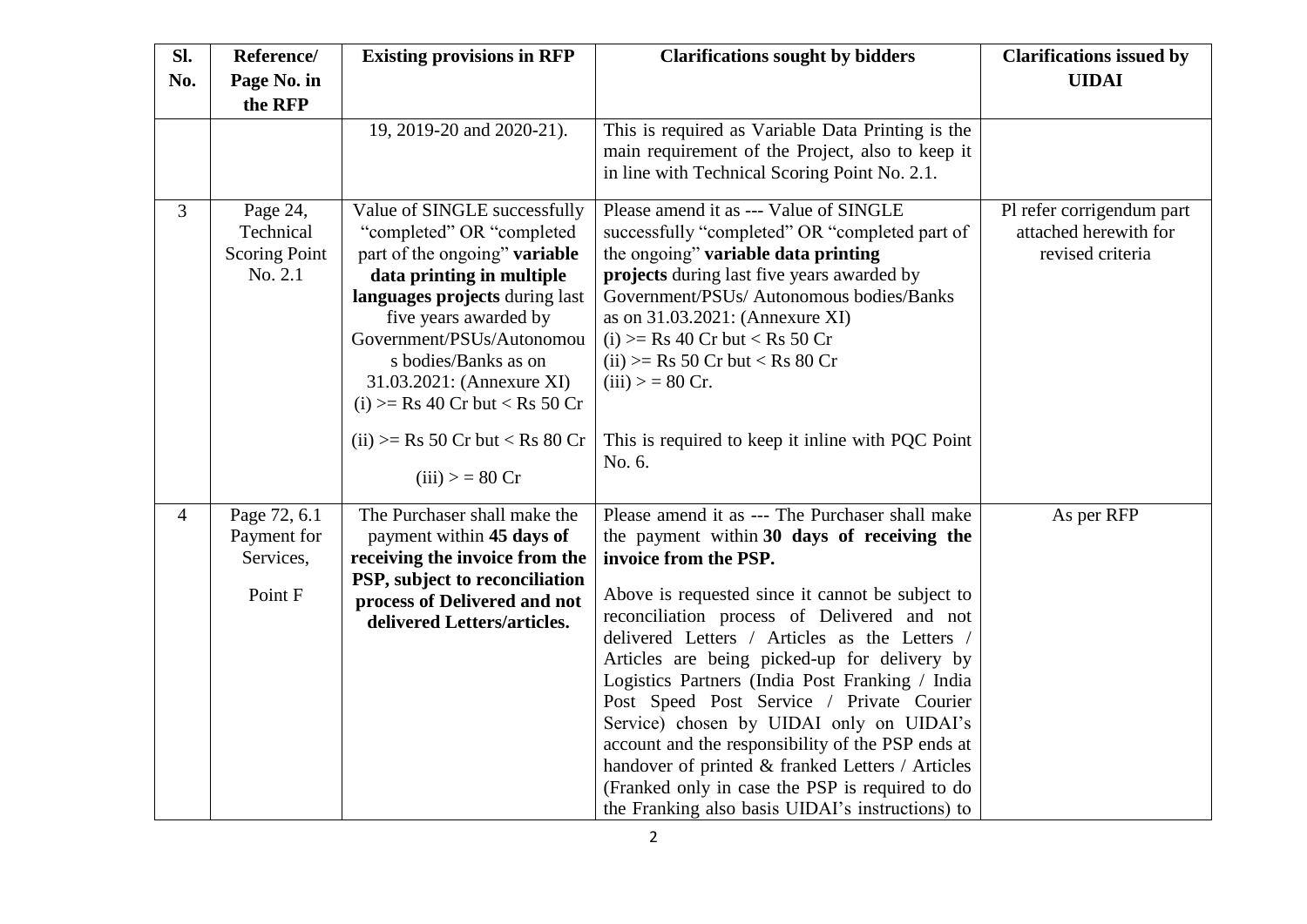| Sl.            | Reference/        | <b>Existing provisions in RFP</b> | <b>Clarifications sought by bidders</b>             | <b>Clarifications issued by</b> |
|----------------|-------------------|-----------------------------------|-----------------------------------------------------|---------------------------------|
| No.            | Page No. in       |                                   |                                                     | <b>UIDAI</b>                    |
|                | the RFP           |                                   |                                                     |                                 |
|                |                   |                                   | UIDAI decided Logistics Partner. Also the above     |                                 |
|                |                   |                                   | is a Standard Industry Practice that the Payment    |                                 |
|                |                   |                                   | of Printing & Delivery Partners is not linked if    |                                 |
|                |                   |                                   | the works are done by different companies.          |                                 |
| 5              | Page 19, Part-    | EMD amount of Rs 3.29 Crore       | We<br>under<br>the<br>assumption that<br>are<br>the | Pl refer corrigendum part       |
|                | II, Data Sheet,   |                                   | EMD amount of Rs 3.29 Crore is on the higher        | attached herewith for           |
|                | Point 7.          |                                   | side. Exemption was given to the MSEs only.         | revised criteria                |
|                |                   |                                   | We request you to extend the same exemption         |                                 |
|                |                   |                                   | for the Medium Enterprises also as the similar      |                                 |
|                |                   |                                   | practice is being implemented in a few other        |                                 |
|                |                   |                                   | PSU tenders. Else, please review and reduce the     |                                 |
|                |                   |                                   | EMD amount to 1.00 Crore.                           |                                 |
| 6              | PART-II:          | The bidder must have              | We are under the assumption that the values of      | Pl refer corrigendum part       |
|                | <b>DATA HEET:</b> | successfully "completed" OR       | the Completed/ Ongoing Projects required as the     | attached herewith for           |
|                | TABLE 1.          | "completed part of the            | Past Experience are very high. Other than the       | revised criteria.               |
|                | <b>CRITERIA</b>   | ongoing" variable data printing   | Aadhaar project, there are no other nation wide     |                                 |
|                | FOR PRE-          | and barcode project(s) during     | projects which are of the same volume and value     |                                 |
|                | <b>QUALIFICAT</b> | last five years awarded by        | with the paper as the substrate.                    |                                 |
|                | ION:              | Government/PSUs/Banks/            | Moreover, the pandemic<br>situation<br>badly        |                                 |
|                | Clause No. 6:     | Autonomous Bodies of the          | affected the businesses across the globe and the    |                                 |
|                | Page No. 21       | following values as on            | turnovers during the FY 2020-2021 were very         |                                 |
|                |                   | 31.03.2021 (a) one project        | low as majority of the businesses were impacted     |                                 |
|                |                   | costing not less than Rs 80       | due to the lockdown conditions.                     |                                 |
|                |                   | Crore Or                          | We request you to consider these facts, review      |                                 |
|                |                   | (b) Two projects costing not      | and revise the projects values as per the below.    |                                 |
|                |                   | less than Rs 50 Crore each Or     | (a) one project costing not less than Rs 30 Crore   |                                 |
|                |                   | (c) Three projects costing not    | Or (b)Two projects costing not less than Rs 20      |                                 |
|                |                   | less than Rs 40 crore each.       | Crore each Or (c) Three projects costing not less   |                                 |
|                |                   |                                   | than Rs 10 crore each.                              |                                 |
| $\overline{7}$ | Volume            |                                   | Keeping in view of the volume of the Aadhaar        | As per RFP                      |
|                | Allocation to     |                                   | Documents, we request you to select and award       |                                 |
|                | PSPs:             |                                   | the contract to at least three PSPs. The ratio of   |                                 |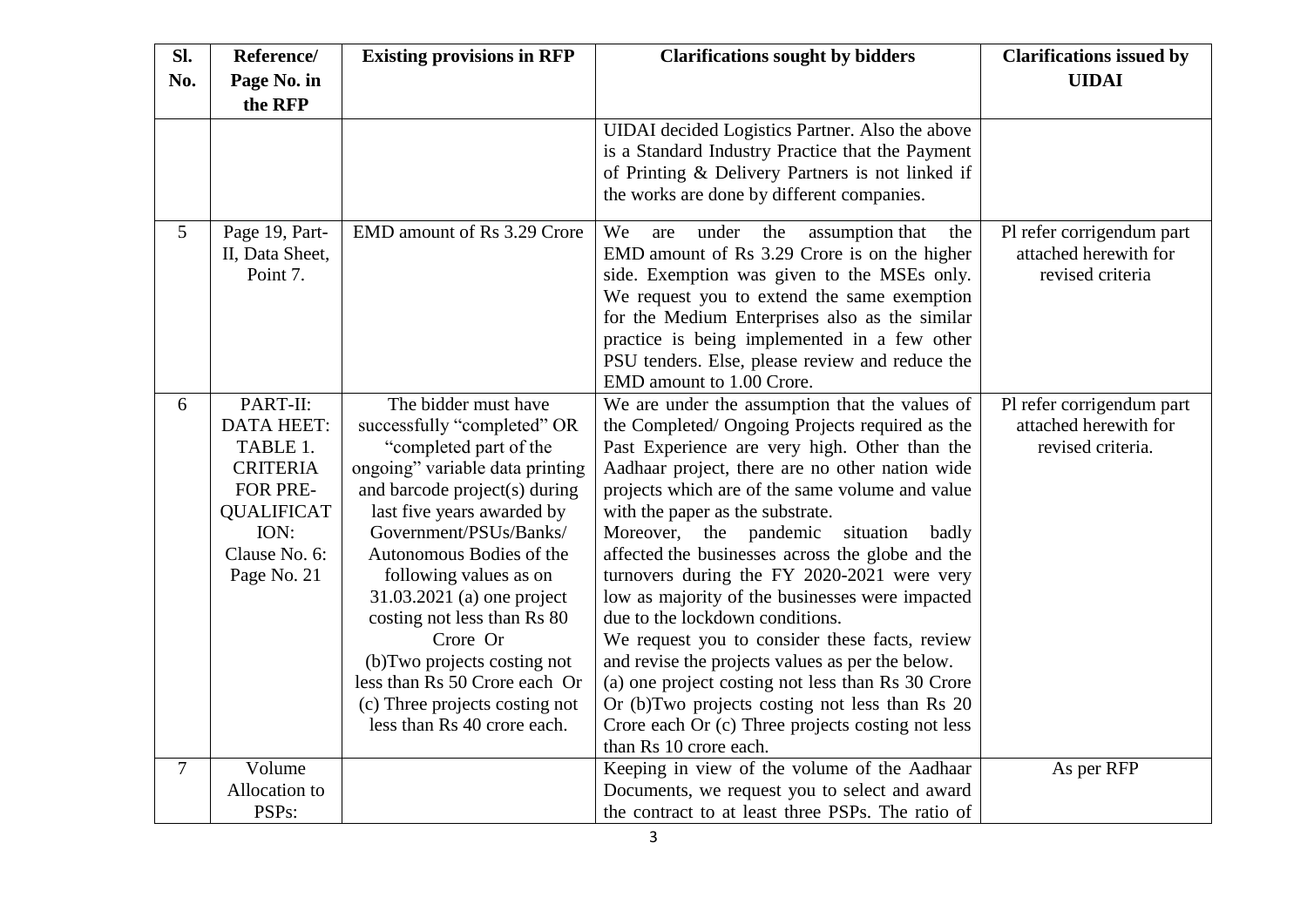| Sl. | Reference/          | <b>Existing provisions in RFP</b> | <b>Clarifications sought by bidders</b>            | <b>Clarifications issued by</b> |
|-----|---------------------|-----------------------------------|----------------------------------------------------|---------------------------------|
| No. | Page No. in         |                                   |                                                    | <b>UIDAI</b>                    |
|     | the RFP             |                                   |                                                    |                                 |
|     | <b>SECTION-I</b>    |                                   | allocation may be $40:30:30$ or $45:30:25$ or      |                                 |
|     | PART-II:            |                                   | 50:30:20.                                          |                                 |
|     | <b>INTRODUCTI</b>   |                                   |                                                    |                                 |
|     | ON:                 |                                   |                                                    |                                 |
|     | Clause No. 6:       |                                   |                                                    |                                 |
|     | Page No. 4          |                                   |                                                    |                                 |
|     |                     |                                   |                                                    |                                 |
| 8   | <b>Bid Document</b> | $-$                               | We understand from the Pre-Bid meeting             | You are requested to submit     |
|     |                     |                                   | discussions that we have to follow the UIDAI's     | detail documents as per the     |
|     |                     |                                   | RFP Document for submitting the Bid Response.      | RFP/corrigendum and             |
|     |                     |                                   | Please advice.                                     | clarifications issued thereof   |
|     |                     |                                   |                                                    | by UIDAI                        |
| 9   | Page: 4 Clause      | This "Request for Proposal        | Keeping in view of the volumes (47 Crores          | As per RFP                      |
|     | No. 6               | (RFP)" [RFP used                  | Aadhaar Documents), we request you to onboard      |                                 |
|     | <b>SECTION-I</b>    | interchangeably with Tender]      | three (3) PSPs to encourage and provide the        |                                 |
|     | PART-II:            | document is therefore intended    | equal opportunity to all the three PSPs.           |                                 |
|     | Introduction        | to invite bids from reputed and   |                                                    |                                 |
|     |                     | reliable companies for            |                                                    |                                 |
|     |                     | "Printing and Dispatch of         |                                                    |                                 |
|     |                     | Aadhaar Documents". UIDAI         |                                                    |                                 |
|     |                     | intends to on board two $(2)$     |                                                    |                                 |
|     |                     | PSPs for printing and Dispatch    |                                                    |                                 |
|     |                     | of Aadhaar Documents and          |                                                    |                                 |
|     |                     | providing other services to       |                                                    |                                 |
|     |                     | residents of India.               |                                                    |                                 |
| 10  | Page: 21            | The bidder must have              | UIDAI's project is the only project which is       | Pl refer corrigendum part       |
|     | Clause No. 6        | successfully "completed" OR       | serving/ catering the entire nation. As such, this | attached herewith for           |
|     | PART-II:            | "completed part of the            | is the only largest project in terms of volumes    | revised criteria.               |
|     | <b>DATA</b>         | ongoing" variable data printing   | and project value. Additionally, due to the        |                                 |
|     | SHEET:              | and barcode project(s) during     | pandemic during the financial year 2020-21, the    |                                 |
|     | TABLE 1.            | last five years awarded by        | revenues were very less in all the projects.       |                                 |
|     | Criteria For        | Government/PSUs/Banks/            |                                                    |                                 |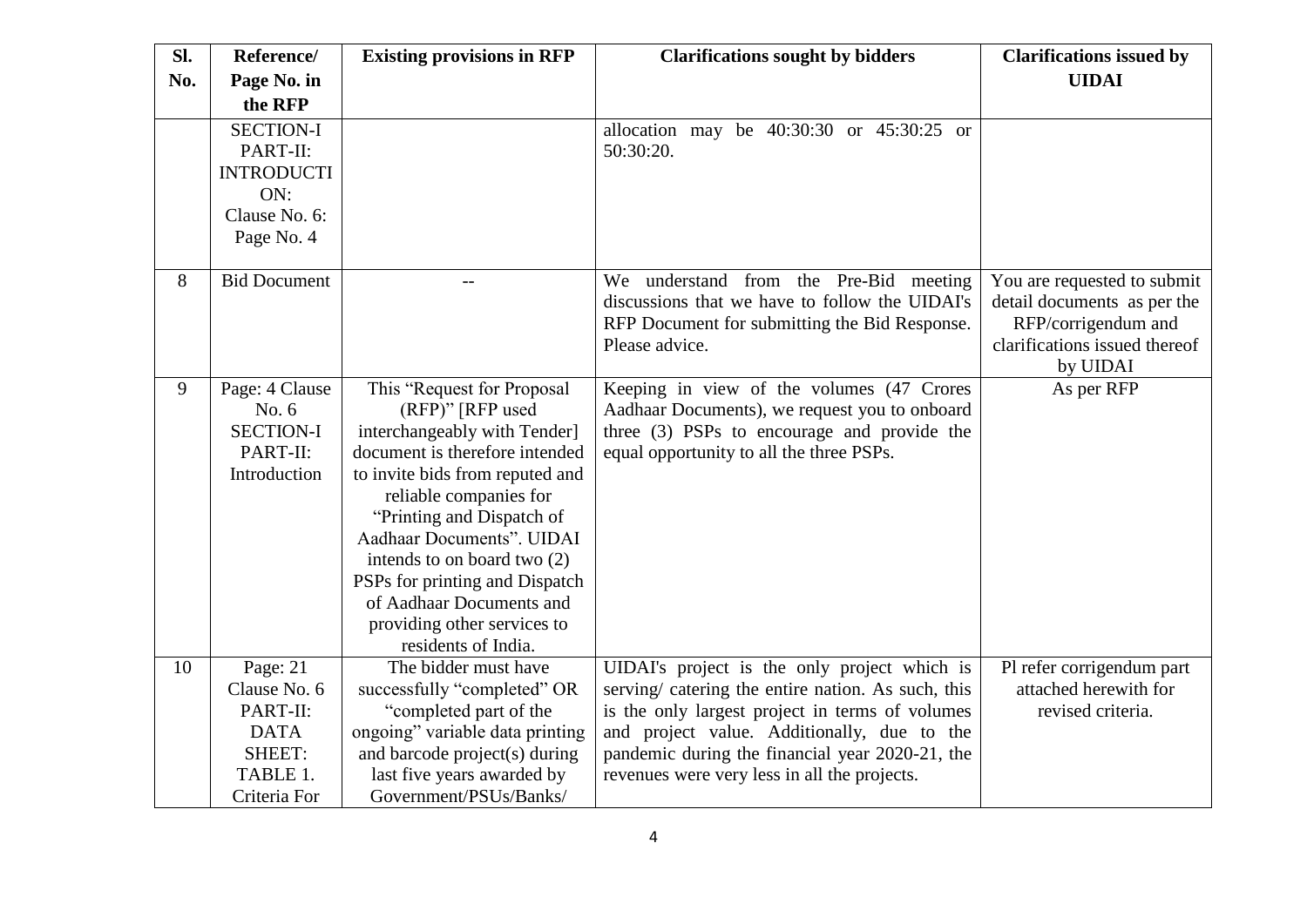| SI. | Reference/                                                                                   | <b>Existing provisions in RFP</b>                                                                                                                                                                                                                             | <b>Clarifications sought by bidders</b>                                                                                                                                                                                                                                                                                                                                                                                                                                                                                                                                                                                                                           | <b>Clarifications issued by</b>                                         |
|-----|----------------------------------------------------------------------------------------------|---------------------------------------------------------------------------------------------------------------------------------------------------------------------------------------------------------------------------------------------------------------|-------------------------------------------------------------------------------------------------------------------------------------------------------------------------------------------------------------------------------------------------------------------------------------------------------------------------------------------------------------------------------------------------------------------------------------------------------------------------------------------------------------------------------------------------------------------------------------------------------------------------------------------------------------------|-------------------------------------------------------------------------|
| No. | Page No. in                                                                                  |                                                                                                                                                                                                                                                               |                                                                                                                                                                                                                                                                                                                                                                                                                                                                                                                                                                                                                                                                   | <b>UIDAI</b>                                                            |
|     | the RFP                                                                                      |                                                                                                                                                                                                                                                               |                                                                                                                                                                                                                                                                                                                                                                                                                                                                                                                                                                                                                                                                   |                                                                         |
|     | Pre-<br>Qualification                                                                        | Autonomous Bodies of the<br>following values as on<br>31.03.2021 (a) one project<br>costing not less than Rs 80<br>Crore Or<br>(b) Two projects costing not<br>less than Rs 50 Crore each Or<br>(c) Three projects costing not<br>less than Rs 40 crore each. | As per the RFP (2% EMD basis), the estimated<br>cost of the project will be approximately Rs<br>164.50 Cores. The L1 bidder's share in the<br>project cost will be about Rs 98.70 Crores.<br>During the contract period of three years,<br>average annual project cost will be about Rs<br>32.90 Cores.<br>We request you to kindly consider this and<br>amend the projects costs as per the below in<br>order to allow more bidders and for a fair<br>competition.<br>"(a) One project costing not less than Rs 40<br>Crore Or<br>(b) Two projects costing not less than Rs 30<br>Crore each Or<br>(c) Three projects costing not less than Rs 15<br>crore each. |                                                                         |
| 11  | Page: 24<br>Clause No. 2.1<br>TABLE 2.<br><b>TECHNICAL</b><br><b>EVALUATIO</b><br>N CRITERIA | <b>Average Annual Turnover</b><br>from the variable data<br>printing operations within<br>India only, during the previous<br>three financial years (2018-19,<br>2019-20 and 2020-21):<br>(Annexure X)                                                         | Average Annual Turnover from the core<br>printing operation within India only, during the<br>previous three financial years (2018-19, 2019-20)<br>and $2020-21$ : (Annexure X).                                                                                                                                                                                                                                                                                                                                                                                                                                                                                   | Pl refer corrigendum part<br>attached herewith for<br>revised criteria. |
| 12  | Page: 24<br>Clause No. 2.2<br>TABLE 2.                                                       | Value of SINGLE successfully<br>"completed" OR "completed<br>part of the ongoing" variable                                                                                                                                                                    | Value of SINGLE successfully "completed" OR<br>"completed part of the ongoing" variable data<br>printing and barcode projects during last five                                                                                                                                                                                                                                                                                                                                                                                                                                                                                                                    | Pl refer corrigendum part<br>attached herewith for<br>revised criteria. |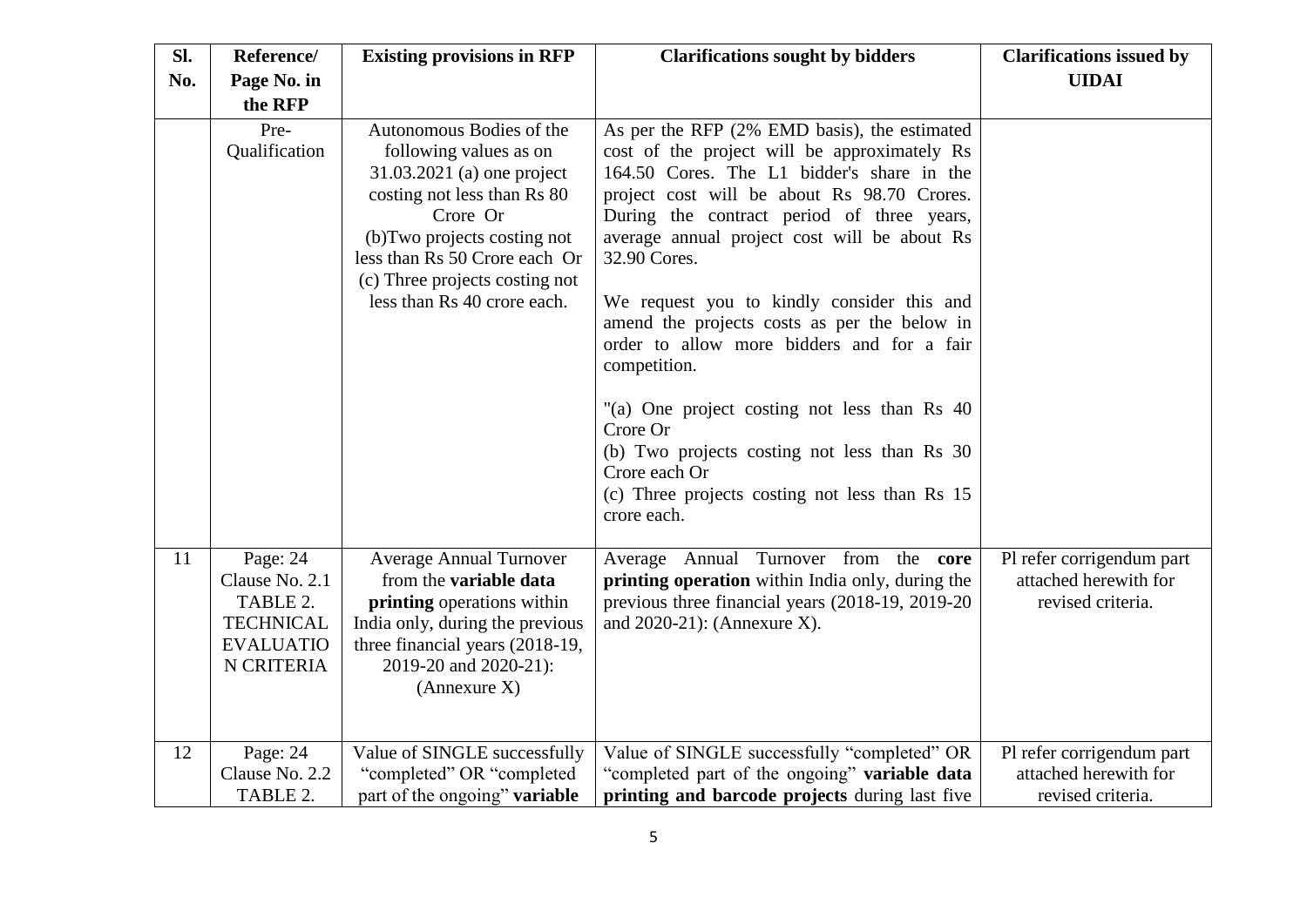| SI. | Reference/       | <b>Existing provisions in RFP</b> | <b>Clarifications sought by bidders</b>             | <b>Clarifications issued by</b> |
|-----|------------------|-----------------------------------|-----------------------------------------------------|---------------------------------|
| No. | Page No. in      |                                   |                                                     | <b>UIDAI</b>                    |
|     | the RFP          |                                   |                                                     |                                 |
|     | <b>TECHNICAL</b> | data printing in multiple         | awarded<br>by<br>years                              |                                 |
|     | <b>EVALUATIO</b> | languages projects during last    | Government/PSUs/Autonomous bodies/Banks as          |                                 |
|     | N CRITERIA       | five years awarded by             | on 31.03.2021: (Annexure XI).                       |                                 |
|     |                  | Government/PSUs/Autonomou         |                                                     |                                 |
|     |                  | s bodies/Banks as on              |                                                     |                                 |
|     |                  | 31.03.2021: (Annexure XI)         |                                                     |                                 |
| 13  | Page No.26       | <b>SELECTION OF SERVICE</b>       | Our understanding is L1 will be selected from       | Yes.                            |
|     | Point $# 2$ .    | <b>PROVIDERS:</b>                 | Reverse Auction (RA) process ONLY which             |                                 |
|     |                  | The lowest rate L1, received      | conducted<br>will<br>be<br>after<br>selecting       |                                 |
|     |                  | from a qualified bidder will be   | eligible/technical bidder & not from the closed     |                                 |
|     |                  | treated as the "Discovered"       | price bid which will be submitted while closing     |                                 |
|     |                  | Rate" after Reverse Auction       | the RFP process. Please confirm.                    |                                 |
|     |                  | (RA) process concluded as per     |                                                     |                                 |
|     |                  | GeM portal guidelines.            |                                                     |                                 |
| 14  | Page No.27       | <b>SELECTION OF SERVICE</b>       | As per this clause, whether job will be awarded     | 2 (Two) bidders only            |
|     | Point $# 6. B.$  | <b>PROVIDERS:</b>                 | to 2 (Two) bidders or 3 (Three) bidders?            |                                 |
|     |                  | In case of a tie among 3 or       |                                                     |                                 |
|     |                  | more bidders at L1 level, no      |                                                     |                                 |
|     |                  | further bid will be considered    |                                                     |                                 |
|     |                  | for L2. Bidder with highest       |                                                     |                                 |
|     |                  | technical score will be           |                                                     |                                 |
|     |                  | considered as L1 and next to      |                                                     |                                 |
|     |                  | highest Technical Scorer will     |                                                     |                                 |
|     |                  | be considered as L2. Rest will    |                                                     |                                 |
|     |                  | be treated as L3 and so forth.    |                                                     |                                 |
| 15  | Page No.30       | This work is expected to be       | As the volume is almost double in comparison        | As per RFP                      |
|     | $Section - III$  | distributed across 2 (two)        | with last RFP (47 Crore compared to 24 Crore        |                                 |
|     | Scope Of         | printing firms in the ratio of    | Aadhaar documents), we request you to please        |                                 |
|     | Work             | 60:40 (L1 will be allocated 60    | consider distributing the work to 3 (Three)         |                                 |
|     | Part-1 General   | % of the total volume and L2      | printing firms in the ratio of 50:30:20 (L1 will be |                                 |
|     |                  | will get rest of the 40%)         | allocated 50 % of the total volume, L2 will get     |                                 |
|     |                  |                                   | the 30% of the total volume and L3 will get rest    |                                 |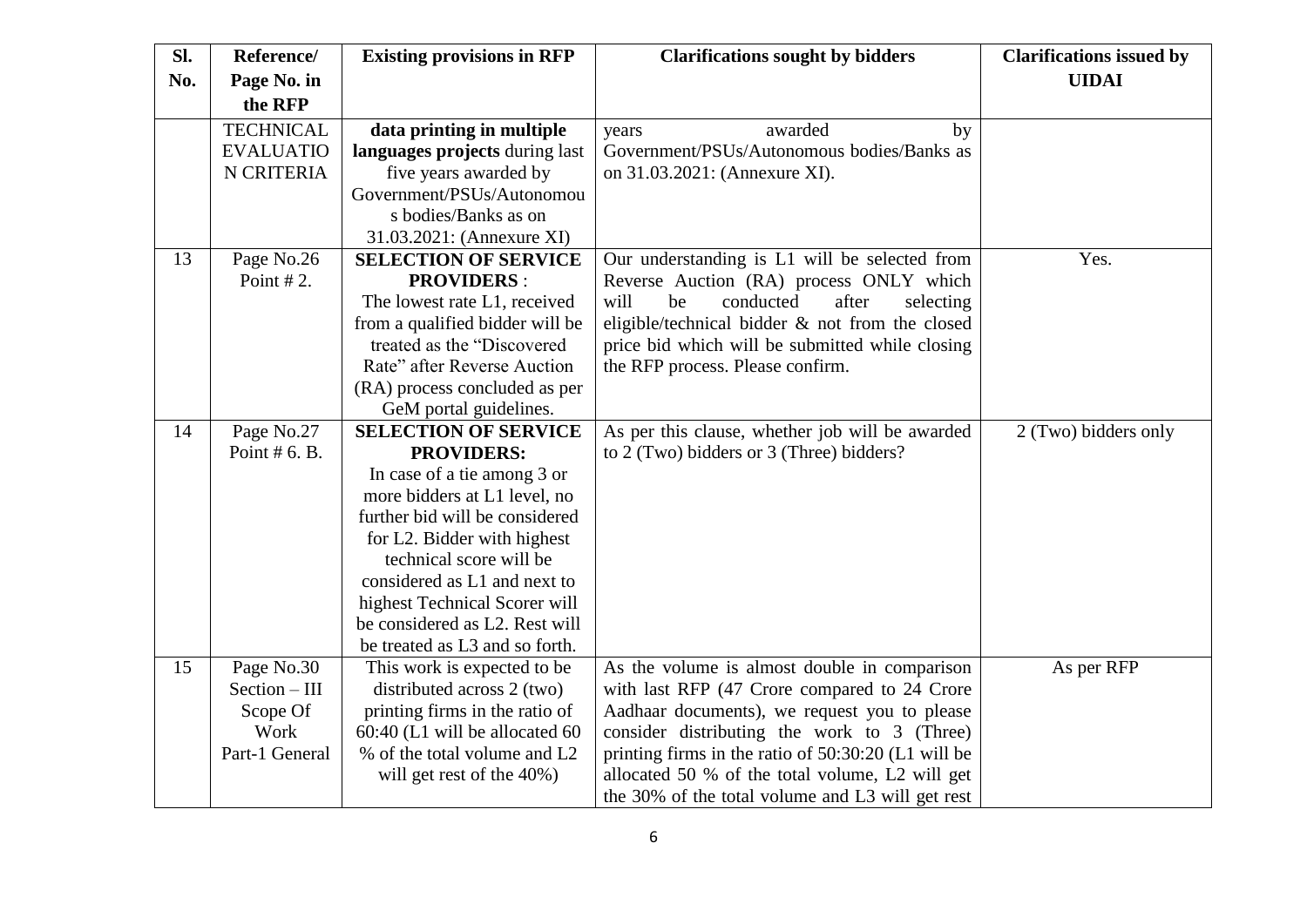| Sl. | Reference/                | <b>Existing provisions in RFP</b>                                                                                                                                                                                                                                                                                                                                                    | <b>Clarifications sought by bidders</b>                                                                                                                                                                                                                                                                                                                                                                                                   | <b>Clarifications issued by</b>                                                                                                                     |
|-----|---------------------------|--------------------------------------------------------------------------------------------------------------------------------------------------------------------------------------------------------------------------------------------------------------------------------------------------------------------------------------------------------------------------------------|-------------------------------------------------------------------------------------------------------------------------------------------------------------------------------------------------------------------------------------------------------------------------------------------------------------------------------------------------------------------------------------------------------------------------------------------|-----------------------------------------------------------------------------------------------------------------------------------------------------|
| No. | Page No. in<br>the RFP    |                                                                                                                                                                                                                                                                                                                                                                                      |                                                                                                                                                                                                                                                                                                                                                                                                                                           | <b>UIDAI</b>                                                                                                                                        |
|     |                           |                                                                                                                                                                                                                                                                                                                                                                                      | of the 20%) similar to RFP floated in 2016 for<br>printing & dispatch of 40 Crore Aadhaar<br>document.                                                                                                                                                                                                                                                                                                                                    |                                                                                                                                                     |
| 16  | Page No.3                 | As per GeM-Bidding-3374758<br>document-8.<br>Reverse Auction would be<br>conducted<br>amongst all the<br>technically qualified bidders<br>except the Highest quoting<br>bidder.<br>The<br>technically<br>qualified<br>Highest<br>Quoting<br>bidder will not be allowed to<br>participate in RA. However, H-<br>1 will also be allowed to<br>participate in RA in following<br>cases: | 1) With this clause, UIDAI stand to miss<br>one potential technically qualified bidder<br>and possible competition under RA.<br>Request to consider removing this clause<br>since the L1 will be discovered using<br>Reverse Auction.<br>Alternately, request to consider the<br>2)<br>elimination H-1, only if quoted price is<br>more than 40% higher compared to the<br>average quoted prices of all technically<br>qualified bidders. | This clause is as per the<br>provisions in GeM.                                                                                                     |
| 17  | Page No.131<br>APPENDIX-G | <b>BANK GUARANTEE FOR</b><br><b>EMD</b>                                                                                                                                                                                                                                                                                                                                              | Request to share the bank details (i.e., IFSC code<br>& Bank Account Number) for issuing the bank<br>guarantee. Since our banker needs to send SFMS<br>from the issuer bank to the beneficiary which is<br>mandatory as per the new guidelines                                                                                                                                                                                            | Account Name - UIDAI<br>Bank - CANARA BANK<br>Branch - DELHI<br>PARLIAMENT STREET<br>$A/C$ no $- 1098214000043$<br>IFSC $-CNRB0001098$              |
| 18  | Page 19                   | <b>BANK GUARANTEE FOR</b><br><b>EMD</b>                                                                                                                                                                                                                                                                                                                                              | Please clarify whether we need to submit the<br>EMD (Bank Guarantee as per RFP format<br>(Appendix G) or as per GEM format for Bank<br>Guarantee.                                                                                                                                                                                                                                                                                         | EMD (Bank Guarantee) of<br>revised amount of Rs 2<br>Crore to be submitted as per<br>the GeM format with EMD<br>validity period upto<br>20.12.2022. |
| 19  | Page 21<br>Point No.5     | Should have and 'Installed<br>capacity' of not less than five<br>lakh per day in printing,<br>enveloping and handling of                                                                                                                                                                                                                                                             | Considering this point – "This work is expected<br>to be distributed across $2$ (two) printing firms in<br>the ratio of 60:40 (L1 will be allocated 60% of<br>the total volume and L2 will get rest of the 40%)                                                                                                                                                                                                                           | As per RFP                                                                                                                                          |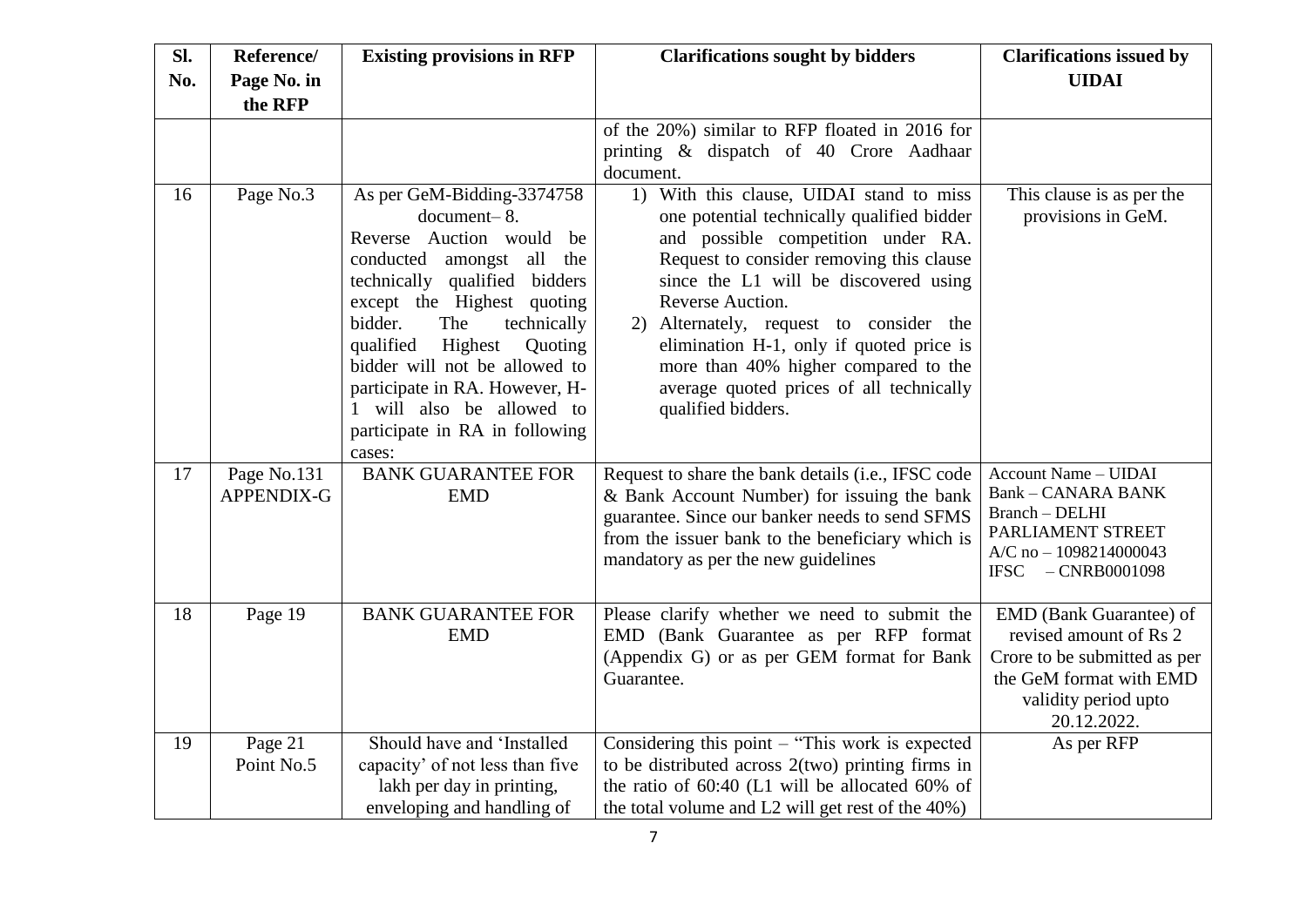| <b>Clarifications issued by</b> |
|---------------------------------|
| <b>UIDAI</b>                    |
|                                 |
|                                 |
|                                 |
|                                 |
|                                 |
|                                 |
|                                 |
|                                 |
|                                 |
|                                 |
|                                 |
|                                 |
|                                 |
|                                 |
| As per RFP                      |
|                                 |
|                                 |
|                                 |
|                                 |
| As per RFP - Specification      |
| of Envelope: 3. $Colour -$      |
| Both sides 4 colour printing,   |
| i.e front & back side of        |
| envelop                         |
|                                 |
| Pl refer corrigendum part       |
| attached herewith for           |
|                                 |
|                                 |
| revised criteria.               |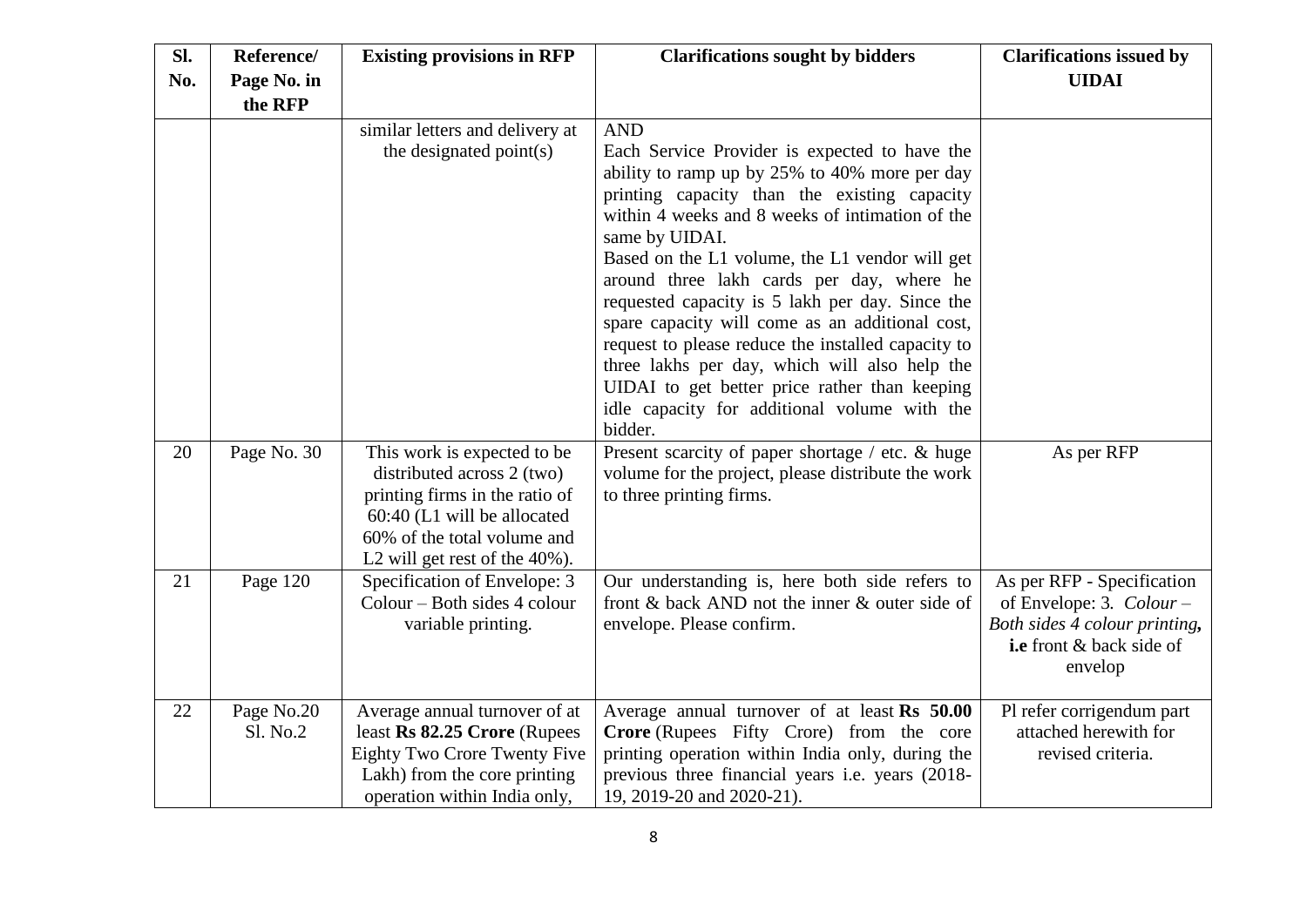| SI. | Reference/             | <b>Existing provisions in RFP</b>                                                                                                                                                                                                                                                                                                                                                                                                                                                                  | <b>Clarifications sought by bidders</b>                                                                                                                                                                                                                                                                                                                                                                                                                                                      | <b>Clarifications issued by</b>                                        |
|-----|------------------------|----------------------------------------------------------------------------------------------------------------------------------------------------------------------------------------------------------------------------------------------------------------------------------------------------------------------------------------------------------------------------------------------------------------------------------------------------------------------------------------------------|----------------------------------------------------------------------------------------------------------------------------------------------------------------------------------------------------------------------------------------------------------------------------------------------------------------------------------------------------------------------------------------------------------------------------------------------------------------------------------------------|------------------------------------------------------------------------|
| No. | Page No. in            |                                                                                                                                                                                                                                                                                                                                                                                                                                                                                                    |                                                                                                                                                                                                                                                                                                                                                                                                                                                                                              | <b>UIDAI</b>                                                           |
|     | the RFP                |                                                                                                                                                                                                                                                                                                                                                                                                                                                                                                    |                                                                                                                                                                                                                                                                                                                                                                                                                                                                                              |                                                                        |
|     |                        | during the previous three<br>financial years i.e. years (2018-<br>19, 2019-20 and<br>$2020-21$ ).                                                                                                                                                                                                                                                                                                                                                                                                  |                                                                                                                                                                                                                                                                                                                                                                                                                                                                                              |                                                                        |
| 23  | Page No.21<br>Sl. No.6 | The bidder must have<br>successfully "completed" OR<br>"completed part of the<br>ongoing" variable data printing<br>and barcode project(s) during<br>last five years awarded by<br>Government/PSUs/Banks/<br>Autonomous Bodies of the<br>following values as on<br>31.03.2021 (a) one project<br>costing not less than Rs 80<br><b>Crore</b> Or (b) Two projects<br>costing not less than $\text{Rs } 50$<br><b>Crore</b> each Or (c) Three<br>projects costing not less<br>than Rs 40 crore each. | The bidder must have successfully "completed"<br>OR "completed part of the ongoing" variable<br>data printing and barcode project(s) during last<br>five<br>awarded<br>by<br>years<br>Government/PSUs/Banks/Autonomous<br><b>Bodies</b><br>of the following values as on 31.03.2021 (a) one<br>project costing not less than Rs 20 Crore Or<br>(b) Two projects costing not less than $\mathbf{Rs}$ 12<br><b>Crore</b> each Or (c) Three projects costing not less<br>than Rs 10 crore each. | Pl refer corrigendum part<br>attached herewith for<br>revised criteria |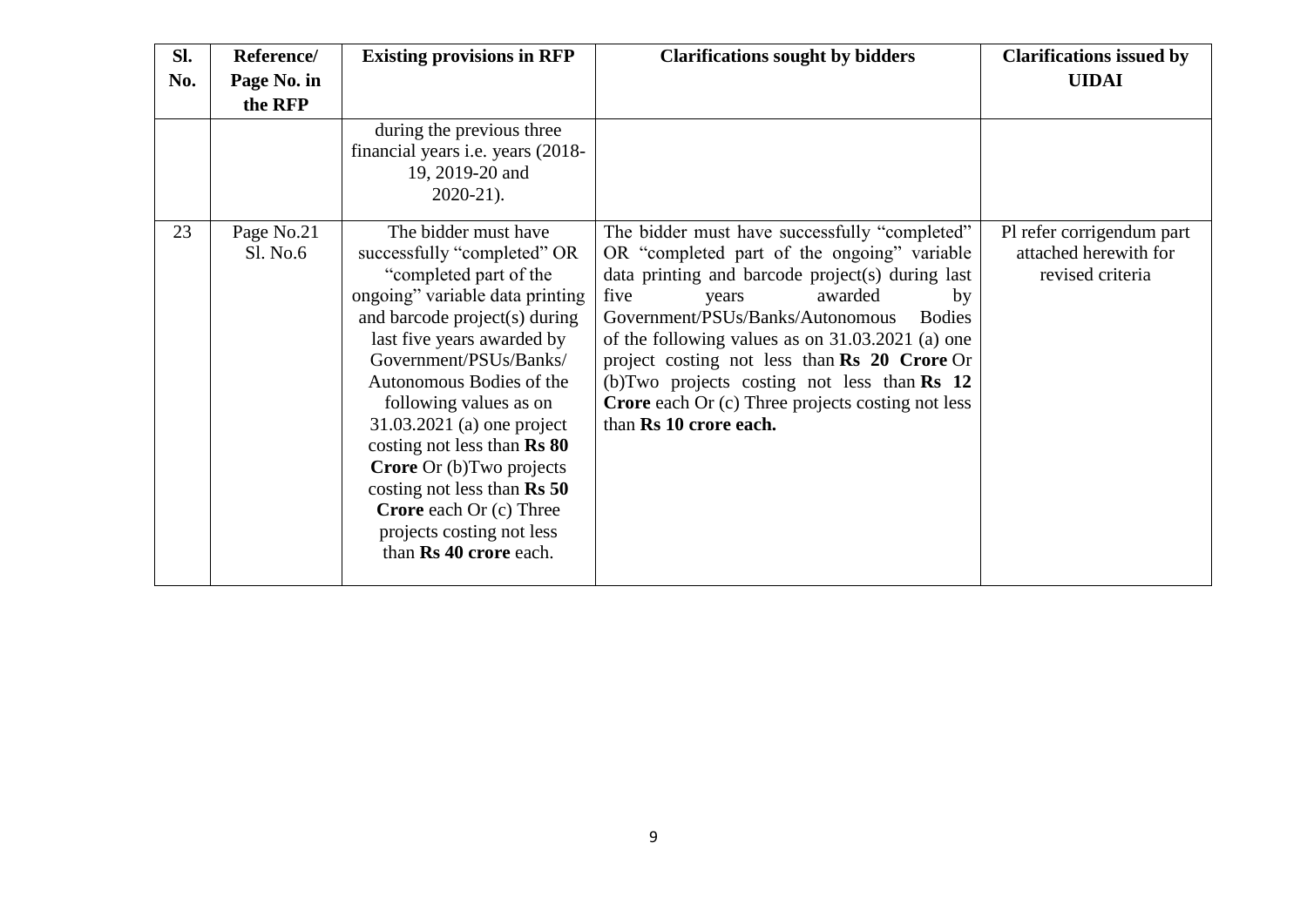## **Corrigendum**

#### **F. No. HQ-22011(18)/1/2022-LOG-HQ (Computer No.6656)**

### **RFP for Printing and Dispatch of Aadhaar Documents Bid Number: GEM/2022/B/2152868 dated 05/05/2022**

**(Purchaser makes no representation or warranty as to the completeness or accuracy of any response made in good faith.)**

| Sl.          | Reference/ Page no. in          | For Existing provisions in RFP         | <b>Read As</b>                                    |
|--------------|---------------------------------|----------------------------------------|---------------------------------------------------|
| No.          | <b>RFP</b>                      |                                        |                                                   |
| $\mathbf{1}$ | <b>GeM</b>                      | <b>Bid end date/time:</b>              | Bid end date/time:                                |
|              | <b>Bid Number:</b>              | 30-05-2022 / 17:00:00                  | $22-06-2022$ / 17:00:00                           |
|              | GEM/2022/B/2152868              |                                        | Prospective Bidders are also requested to         |
|              | dated 05/05/2022                |                                        | submit original instruments of EMD, Aadhaar       |
|              |                                 |                                        | Letter Samples and soft copy of presentation      |
|              |                                 |                                        | etc. as per RFP by 12.00.00 Hrs. of 21-06-2022    |
| 2.           | <b>Section II- Instructions</b> | EMD Validity period and amount         | EMD shall be valid upto 180 days from bid         |
|              | to Bidders-Para 7 Page          |                                        | submission end date (22-06-2022) i.e. upto        |
|              | 13 and Data Sheet               |                                        | 20-12-2022                                        |
|              | Para 3.2 Page 18 of RFP         |                                        |                                                   |
|              | document                        |                                        | <b>Prospective Bidders are also requested to</b>  |
|              |                                 |                                        | submit original instruments of EMD, Aadhaar       |
|              |                                 |                                        | Letter Samples and soft copy of presentation      |
|              |                                 |                                        | etc. as per RFP by 12.00.00 Hrs. of 21-06-2022    |
| 3.           | <b>Section II- Instructions</b> | EMD Amount is Rs. 3.29 crore (Rupees)  | <b>EMD Amount is Rs. 2 crore (Rupees Two</b>      |
|              | to Bidders- Part-II: Data       | Three crore Twenty Nine Lakhs Only) as | crore Only) as per GeM guidelines                 |
|              | Sheet SI No. 7,                 | per GeM guidelines                     |                                                   |
|              | Page 19 of RFP                  |                                        |                                                   |
|              | document                        |                                        |                                                   |
| 4.           | <b>Section III (Page 32-38)</b> | <b>Pincode wise sorting</b>            | In the RFP document, please read 'Pincode wise    |
|              | and Section IV Para 6.1         |                                        | sorting' as 'Pincode/Hub wise sorting' in         |
|              | of RFP document                 |                                        | 'Section III- Part 1-Scope of Work-Para 5 and 11' |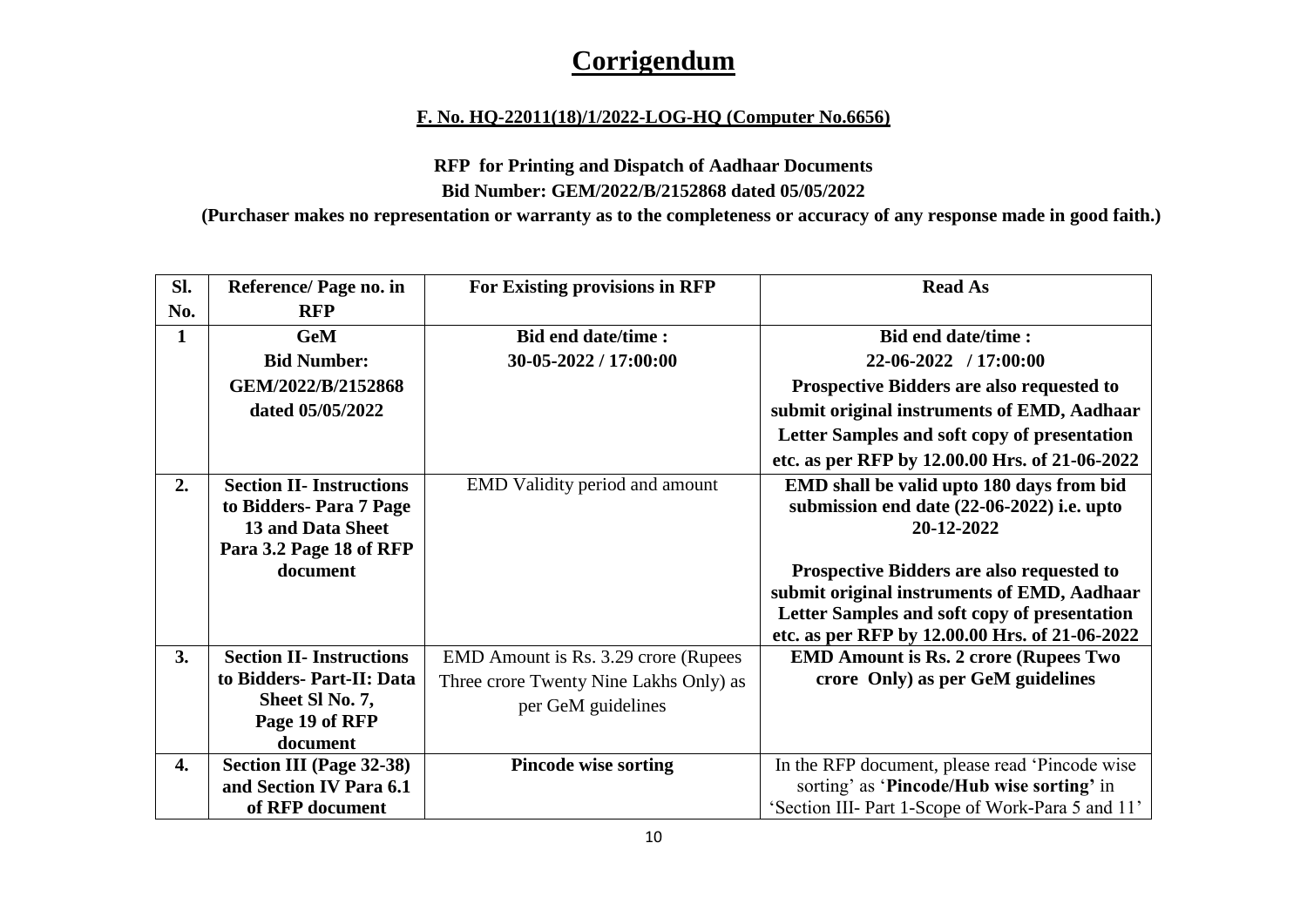| Sl. | Reference/ Page no. in                                                                                                                             | For Existing provisions in RFP                                                                                                                                                                                                                                                                                                                                                                                                                                                                        | <b>Read As</b>                                                                                                                                                                                                                                                                                                                                                                                                                                                                                 |
|-----|----------------------------------------------------------------------------------------------------------------------------------------------------|-------------------------------------------------------------------------------------------------------------------------------------------------------------------------------------------------------------------------------------------------------------------------------------------------------------------------------------------------------------------------------------------------------------------------------------------------------------------------------------------------------|------------------------------------------------------------------------------------------------------------------------------------------------------------------------------------------------------------------------------------------------------------------------------------------------------------------------------------------------------------------------------------------------------------------------------------------------------------------------------------------------|
| No. | <b>RFP</b>                                                                                                                                         |                                                                                                                                                                                                                                                                                                                                                                                                                                                                                                       |                                                                                                                                                                                                                                                                                                                                                                                                                                                                                                |
|     |                                                                                                                                                    |                                                                                                                                                                                                                                                                                                                                                                                                                                                                                                       | and in 'Section IV- Part1- General and Special<br>Conditions- Para 6.1 Payments to PSPs'                                                                                                                                                                                                                                                                                                                                                                                                       |
| 5.  | <b>Section II- Instructions</b>                                                                                                                    | Pre-Qualification Criteria no. 2 - Rs                                                                                                                                                                                                                                                                                                                                                                                                                                                                 | to be read as:-                                                                                                                                                                                                                                                                                                                                                                                                                                                                                |
|     | to Bidders- Part-III:<br><b>Eligibility Criteria</b><br>Page. 20                                                                                   | 82.25 Crore (Rupees Eighty Two Crore<br>Twenty Five Lakh) from the core printing<br>operation within India only, during the<br>previous three financial years i.e. years<br>(2018-19, 2019-20 and 2020-21)'                                                                                                                                                                                                                                                                                           | 'Average annual turnover of at least Rs 70 Crore<br>(Rupees Seventy Crore) from the core printing<br>operation within India only, during the previous<br>three financial years i.e. years (2018-19, 2019-20)<br>and 2020-21)'                                                                                                                                                                                                                                                                  |
| 6.  | <b>Section II- Instructions</b><br>to Bidders- Part-III:<br><b>Eligibility Criteria, Pre-</b><br><b>Qualification Criteria</b><br>no.6<br>Page. 21 | <b>Pre-Qualification Criteria no.6 - 'The</b><br>bidder must have successfully<br>"completed" OR "completed part of the<br>ongoing" variable data printing and<br>barcode project(s) during last five years<br>awarded by<br>Government/PSUs/Banks/Autonomous<br>Bodies of the following values as on<br>31.03.2021 (a) one project costing not less<br>than Rs 80 Crore Or (b) Two projects<br>costing not less than Rs 50 Crore each Or<br>(c) Three projects costing not less than Rs<br>40 crore' | to be read as:-<br>'The bidder must have successfully "completed"<br>OR "completed part of the ongoing" variable data<br>printing and barcode project(s) during last five<br>years awarded by<br>Government/PSUs/Banks/Autonomous Bodies of<br>the following values as on $31.03.2021$ (a) one<br>project costing not less than Rs 45 Crore Or<br>(b) Two projects costing not less than $\text{Rs } 30$<br><b>Crore</b> each Or (c) Three projects costing not less<br>than Rs 20 crore' each |
| 7.  | <b>Buyer Added Bid</b>                                                                                                                             | <b>Bid Number: GEM/2022/B/2080980</b>                                                                                                                                                                                                                                                                                                                                                                                                                                                                 | To be read as:-                                                                                                                                                                                                                                                                                                                                                                                                                                                                                |
|     | <b>Specific ATC-In Buyer</b>                                                                                                                       |                                                                                                                                                                                                                                                                                                                                                                                                                                                                                                       | <b>Bid Number: GEM/2022/B/2152868</b>                                                                                                                                                                                                                                                                                                                                                                                                                                                          |
|     | uploaded ATC                                                                                                                                       |                                                                                                                                                                                                                                                                                                                                                                                                                                                                                                       |                                                                                                                                                                                                                                                                                                                                                                                                                                                                                                |
|     | document                                                                                                                                           |                                                                                                                                                                                                                                                                                                                                                                                                                                                                                                       |                                                                                                                                                                                                                                                                                                                                                                                                                                                                                                |
| 8.  | <b>Section II- Instructions</b>                                                                                                                    | <b>Table 2. Technical Qualification</b>                                                                                                                                                                                                                                                                                                                                                                                                                                                               | To be read as:-                                                                                                                                                                                                                                                                                                                                                                                                                                                                                |
|     | to Bidders- Part-III:                                                                                                                              | Criteria: - Sl No. 2.1                                                                                                                                                                                                                                                                                                                                                                                                                                                                                | Average Annual Turnover from the Core                                                                                                                                                                                                                                                                                                                                                                                                                                                          |
|     | <b>Eligibility Criteria,</b><br>Table 2.                                                                                                           | Average Annual Turnover from the<br>variable data printing operations within                                                                                                                                                                                                                                                                                                                                                                                                                          | printing operations within India only, during<br>the previous three financial years (2018-19, 2019-                                                                                                                                                                                                                                                                                                                                                                                            |
|     | <b>Technical Qualification</b>                                                                                                                     | India only, during the previous three                                                                                                                                                                                                                                                                                                                                                                                                                                                                 | 20 and 2020-21): (Annexure X)                                                                                                                                                                                                                                                                                                                                                                                                                                                                  |
|     | Criteria: - Sl. No. 2.1.                                                                                                                           | financial years (2018-19, 2019-20 and                                                                                                                                                                                                                                                                                                                                                                                                                                                                 | (i) >= $\text{Rs } 70 \text{ Cr}$ but < $\text{Rs } 100 \text{ Cr}$                                                                                                                                                                                                                                                                                                                                                                                                                            |